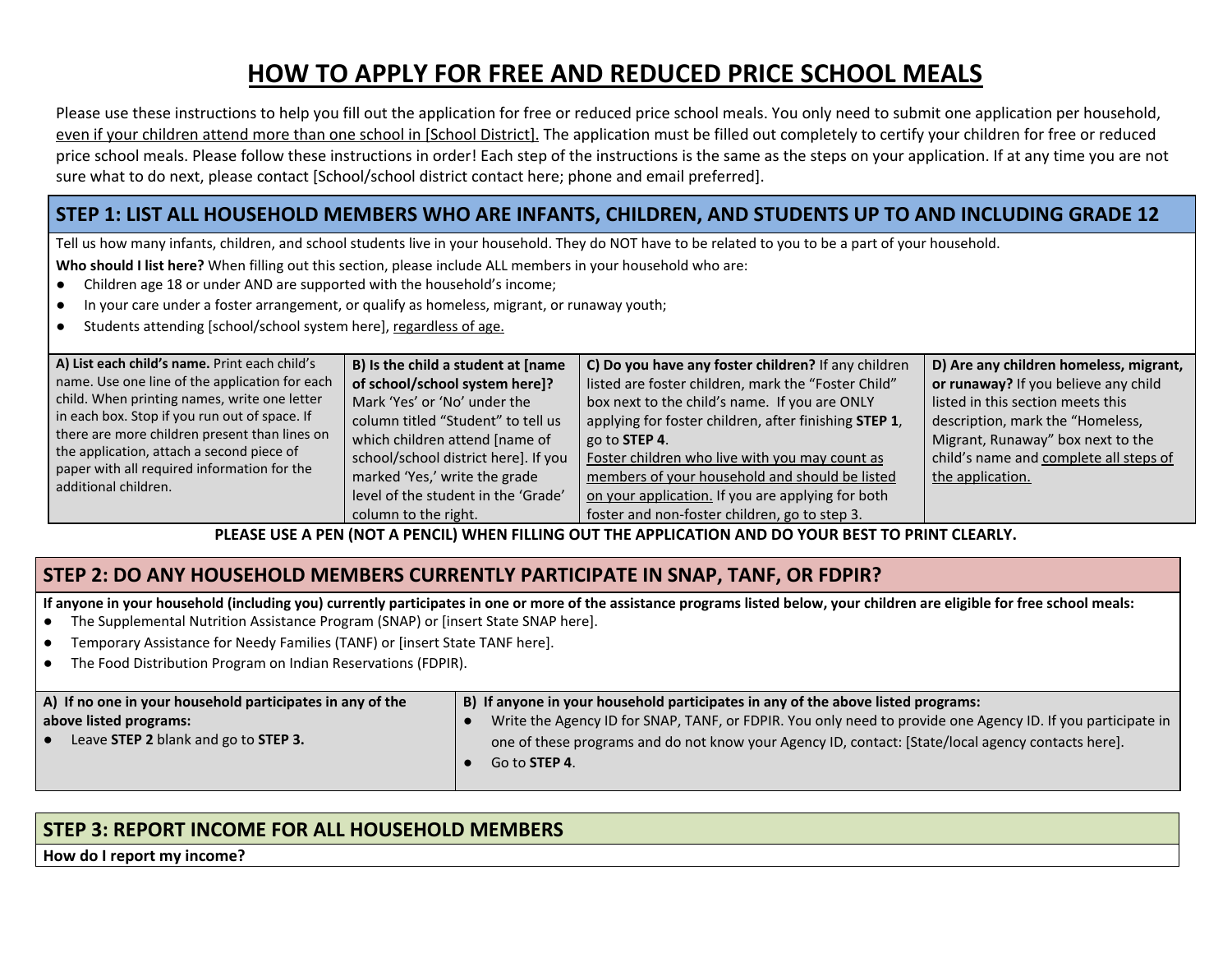- Use the charts titled "Sources of Income for Adults" and "Sources of Income for Children," printed on the back side of the application form to determine if your household has income to report.
- Report all amounts in GROSS INCOME ONLY. Report all income in whole dollars. Do not include cents.
	- o Gross income is the total income received before taxes.
	- o Many people think of income as the amount they "take home" and not the total, "gross" amount. Make sure that the income you report on this application has NOT been reduced to pay for taxes, insurance premiums, or any other amounts taken from your pay.
- Write a "0" in any fields where there is no income to report. Any income fields left empty or blank will also be counted as a zero. If you write '0' or leave any fields blank, you are certifying (promising) that there is no income to report. If local officials suspect that your household income was reported incorrectly, your application will be investigated.
- Mark how often each type of income is received using the check boxes to the right of each field.

#### **3.A. REPORT INCOME EARNED BY CHILDREN**

A) Report all income earned or received by children. Report the combined gross income for ALL children listed in STEP 1 in your household in the box marked "Child Income." Only count foster children's income if you are applying for them together with the rest of your household.

*What is Child Income?* Child income is money received from outside your household that is paid DIRECTLY to your children. Many households do not have any child income.

#### **3.B REPORT INCOME EARNED BY ADULTS**

#### **Who should I list here?**

- When filling out this section, please include ALL adult members in your household who are living with you and share income and expenses, even if they are not related and even if they do not receive income of their own.
- *● Do NOT include:*
- o People who live with you but are not supported by your household's income AND do not contribute income to your household.
- o Infants, Children and students already listed in **STEP 1.**

| B) List adult household members'                  | C) Report earnings from work. Report all income from work in the    | D) Report income from public assistance/child                    |  |
|---------------------------------------------------|---------------------------------------------------------------------|------------------------------------------------------------------|--|
| names. Print the name of each                     | "Earnings from Work" field on the application. This is usually the  | support/alimony. Report all income that applies in the "Public"  |  |
| household member in the boxes marked              | money received from working at jobs. If you are a self-employed     | Assistance/Child Support/Alimony" field on the application. Do   |  |
| "Names of Adult Household Members                 | business or farm owner, you will report your net income.            | not report the cash value of any public assistance benefits NOT  |  |
| (First and Last)." Do not list any                |                                                                     | listed on the chart. If income is received from child support or |  |
| household members you listed in <b>STEP</b>       | What if I am self-employed? Report income from that work as a       | alimony, only report court-ordered payments. Informal but        |  |
| 1. If a child listed in <b>STEP 1</b> has income, | net amount. This is calculated by subtracting the total operating   | regular payments should be reported as "other" income in the     |  |
| follow the instructions in STEP 3, part A.        | expenses of your business from its gross receipts or revenue.       | next part.                                                       |  |
|                                                   |                                                                     |                                                                  |  |
| E) Report income from                             | F) Report total household size. Enter the total number of           | G) Provide the last four digits of your Social Security Number.  |  |
| pensions/retirement/all other income.             | household members in the field "Total Household Members"            | An adult household member must enter the last four digits of     |  |
| Report all income that applies in the             | (Children and Adults)." This number MUST be equal to the number     | their Social Security Number in the space provided. You are      |  |
| "Pensions/Retirement/ All Other                   | of household members listed in STEP 1 and STEP 3. If there are any  | eligible to apply for benefits even if you do not have a Social  |  |
| Income" field on the application.                 | members of your household that you have not listed on the           | Security Number. If no adult household members have a Social     |  |
|                                                   | application, go back and add them. It is very important to list all | Security Number, leave this space blank and mark the box to      |  |
|                                                   | household members, as the size of your household affects your       | the right labeled "Check if no SSN."                             |  |
|                                                   | eligibility for free and reduced price meals.                       |                                                                  |  |